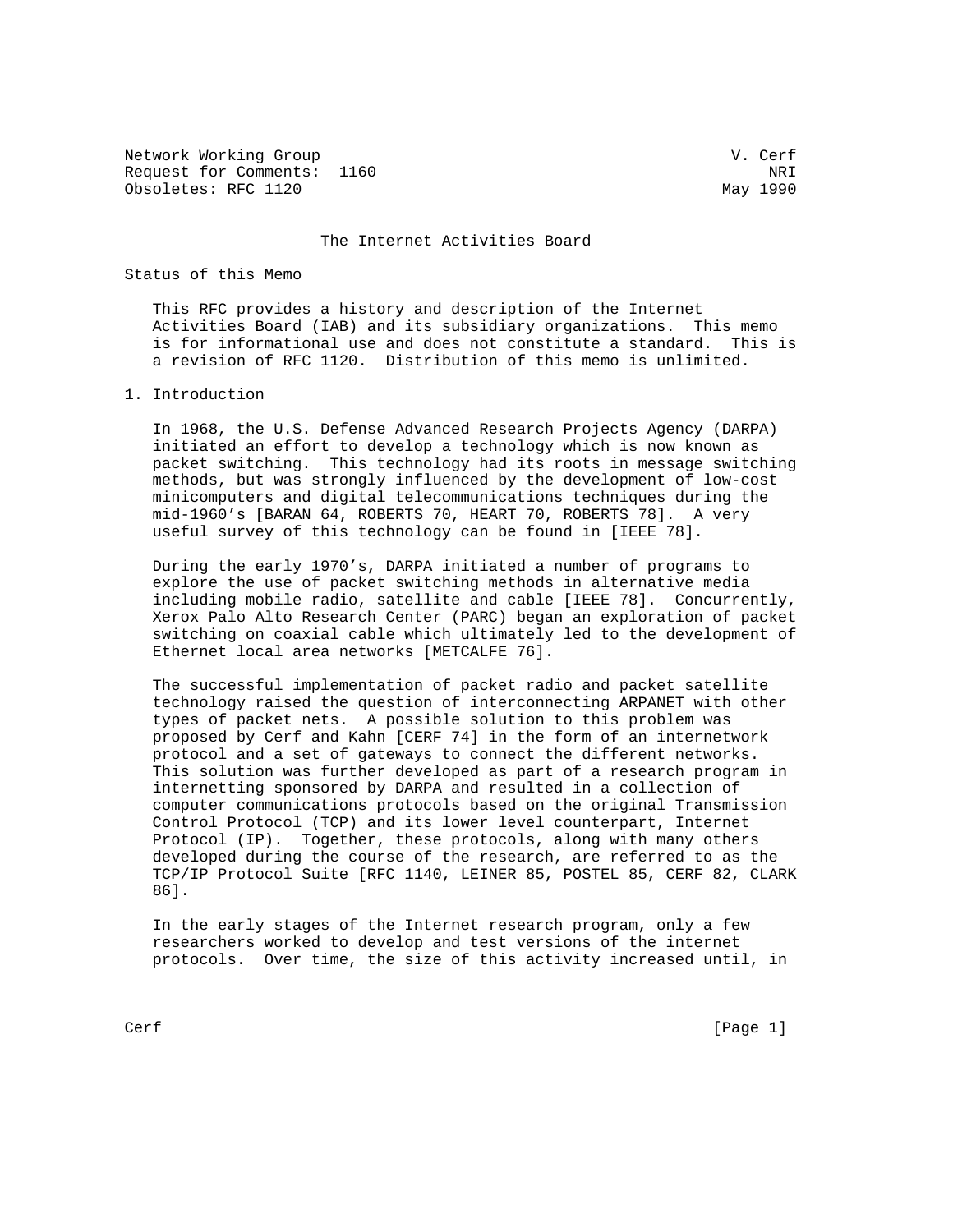1979, it was necessary to form an informal committee to guide the technical evolution of the protocol suite. This group was called the Internet Configuration Control Board (ICCB) and was established by Dr. Vinton Cerf who was then the DARPA program manager for the effort. Dr. David C. Clark of the Laboratory for Computer Science at Massachusetts Institute of Technology was named the chairman of this committee.

 In January, 1983, the Defense Communications Agency, then responsible for the operation of the ARPANET, declared the TCP/IP protocol suite to be standard for the ARPANET and all systems on the network converted from the earlier Network Control Program (NCP) to TCP/IP. Late that year, the ICCB was reorganized by Dr. Barry Leiner, Cerf's successor at DARPA, around a series of task forces considering different technical aspects of internetting. The re-organized group was named the Internet Activities Board.

 As the Internet expanded, it drew support from U.S. Government organizations including DARPA, the National Science Foundation (NSF), the Department of Energy (DOE) and the National Aeronautics and Space Administration (NASA). Key managers in these organizations, responsible for computer networking research and development, formed an informal Federal Research Internet Coordinating Committee (FRICC) to coordinate U.S. Government support for and development and use of the Internet system. The FRICC sponsored most of the U.S. research on internetting, including support for the Internet Activities Board and its subsidiary organizations.

 In 1990, the FRICC was reorganized as part of a larger initiative sponsored by the networking subcommittee of the Federal Coordinating Committee on Science, Engineering and Technology (FCCSET). The reorganization created the Federal Networking Council (FNC) and its Working Groups. The membership of the FNC included all the former FRICC members and many other U.S. Government representatives. The first chairman of the FNC is Dr. Charles Brownstein of the National Science Foundation. The FNC is the Federal Government's body for coordinating the agencies that support the Internet. It provides liaison to the Office of Science and Technology Policy (headed by the President's Science Advisor) which is responsible for setting science and technology policy affecting the Internet. It endorses and employs the existing planning and operational activities of the community-based bodies that have grown up to manage the Internet in the United States. The FNC plans to involve user and supplier communities through creation of an external advisory board and will coordinate Internet activities with other Federal initiatives ranging from the Human Genome and Global Change programs to educational applications. The FNC has also participated in planning for the creation of a National Research and Education Network in the United

Cerf [Page 2]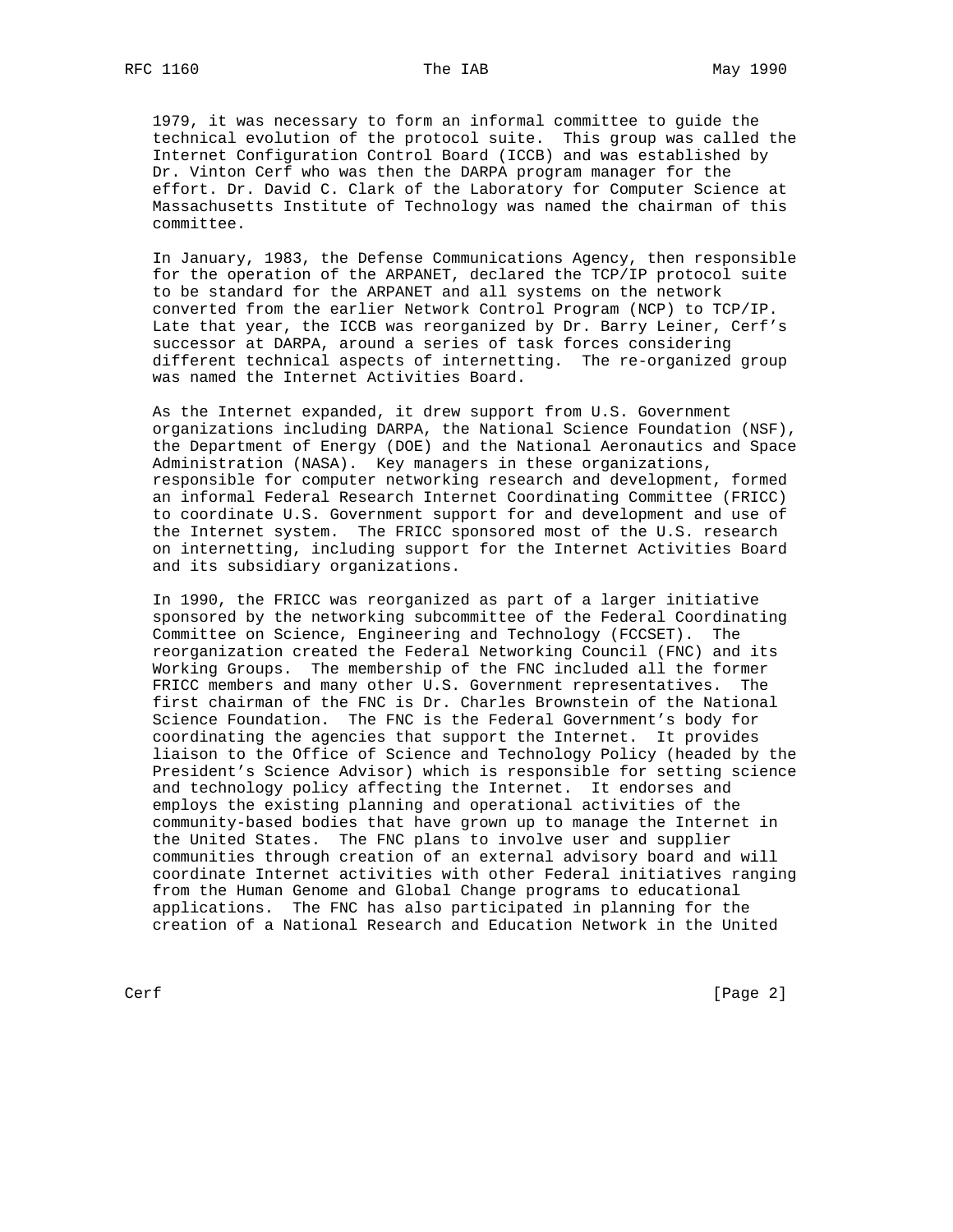States.

 At the international level, a Coordinating Committee for Intercontinental Research Networks (CCIRN) has been formed which includes the U.S. FNC and its counterparts in North America and Europe. Co-chaired by the executive directors of the FNC and the European Association of Research Networks (RARE), the CCIRN provides a forum for cooperative planning among the principal North American and European research networking bodies.

2. Internet Activities Board

 The Internet Activities Board (IAB) is the coordinating committee for Internet design, engineering and management. The Internet is a collection of over two thousand of packet switched networks located principally in the U.S., but also in many other parts of the world, all interlinked and operating using the protocols of the TCP/IP protocol suite. The IAB is an independent committee of researchers and professionals with a technical interest in the health and evolution of the Internet system. Membership changes with time to adjust to the current realities of the research interests of the participants, the needs of the Internet system and the concerns of constituent members of the Internet.

 IAB members are deeply committed to making the Internet function effectively and evolve to meet a large scale, high speed future. New members are appointed by the chairman of the IAB, with the advice and consent of the remaining members. The chairman serves a term of two years and is elected by the members of the IAB. The IAB focuses on the TCP/IP protocol suite, and extensions to the Internet system to support multiple protocol suites.

The IAB has two principal subsidiary task forces:

- 1) Internet Engineering Task Force (IETF)
- 2) Internet Research Task Force (IRTF)

 Each of these Task Forces is led by a chairman and guided by a Steering Group which reports to the IAB through its chairman. Each task force is organized, by the chairman, as required, to carry out its charter. For the most part, a collection of Working Groups carries out the work program of each Task Force.

 All decisions of the IAB are made public. The principal vehicle by which IAB decisions are propagated to the parties interested in the Internet and its TCP/IP protocol suite is the Request for Comment (RFC) note series. The archival RFC series was initiated in 1969 by

Cerf [Page 3]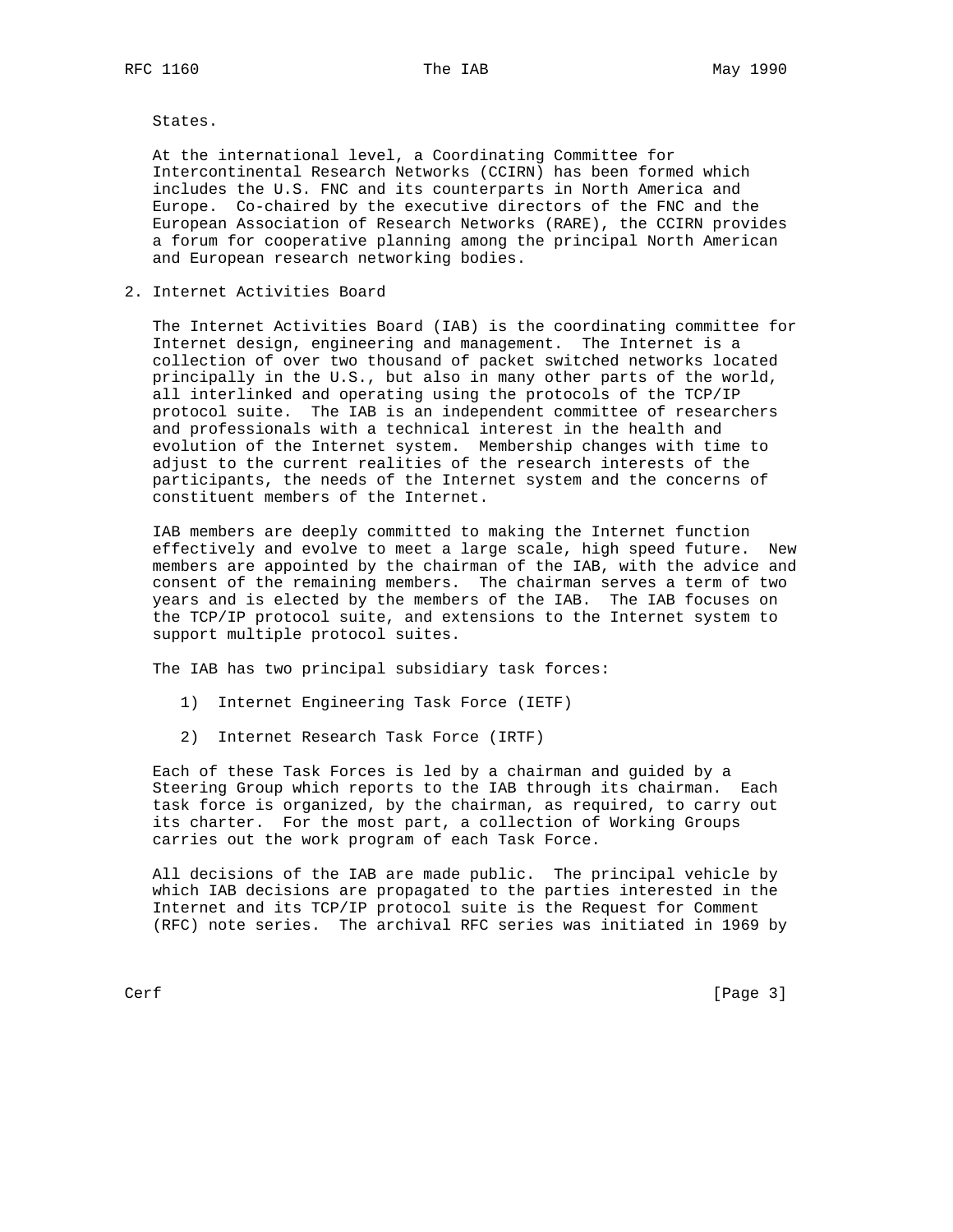Dr. Stephen D. Crocker as a means of documenting the development of the original ARPANET protocol suite [RFC 1000]. The editor-in-chief of this series, Dr. Jonathan B. Postel, has maintained the quality of and managed the archiving of this series since its inception. A small proportion of the RFCs document Internet standards. Most of them are intended to stimulate comment and discussion. The small number which document standards are especially marked in a "status" section to indicate the special status of the document. An RFC summarizing the status of all standard RFCs is published regularly [RFC 1140].

 RFCs describing experimental protocols, along with other submissions whose intent is merely to inform, are typically submitted directly to the RFC editor. A Standard Protocol starts out as a Proposed Standard and may be promoted to Draft Standard and finally Standard after suitable review, comment, implementation and testing.

 Prior to publication of a Proposed Standard RFC, it is made available for comment through an on-line Internet-Draft directory. Typically, these Internet-Drafts are working documents of the IAB or of the working groups of the Internet Engineering and Research Task Forces. Internet-Drafts are either submitted to the RFC editor for publication or discarded within 3-6 months. Prior to promotion to Draft Standard or Standard, an Internet-Draft publication and review cycle may be initiated if significant changes to the RFC are contemplated.

The IAB performs the following functions:

- 1) Sets Internet Standards,
- 2) Manages the RFC publication process,
- 3) Reviews the operation of the IETF and IRTF,
- 4) Performs strategic planning for the Internet, identifying long-range problems and opportunities,
- 5) Acts as an international technical policy liaison and representative for the Internet community, and
- 6) Resolves technical issues which cannot be treated within the IETF or IRTF frameworks.

 To supplement its work via electronic mail, the IAB meets quarterly to review the condition of the Internet, to review and approve proposed changes or additions to the TCP/IP suite of protocols, to set technical development priorities, to discuss policy matters which

Cerf [Page 4]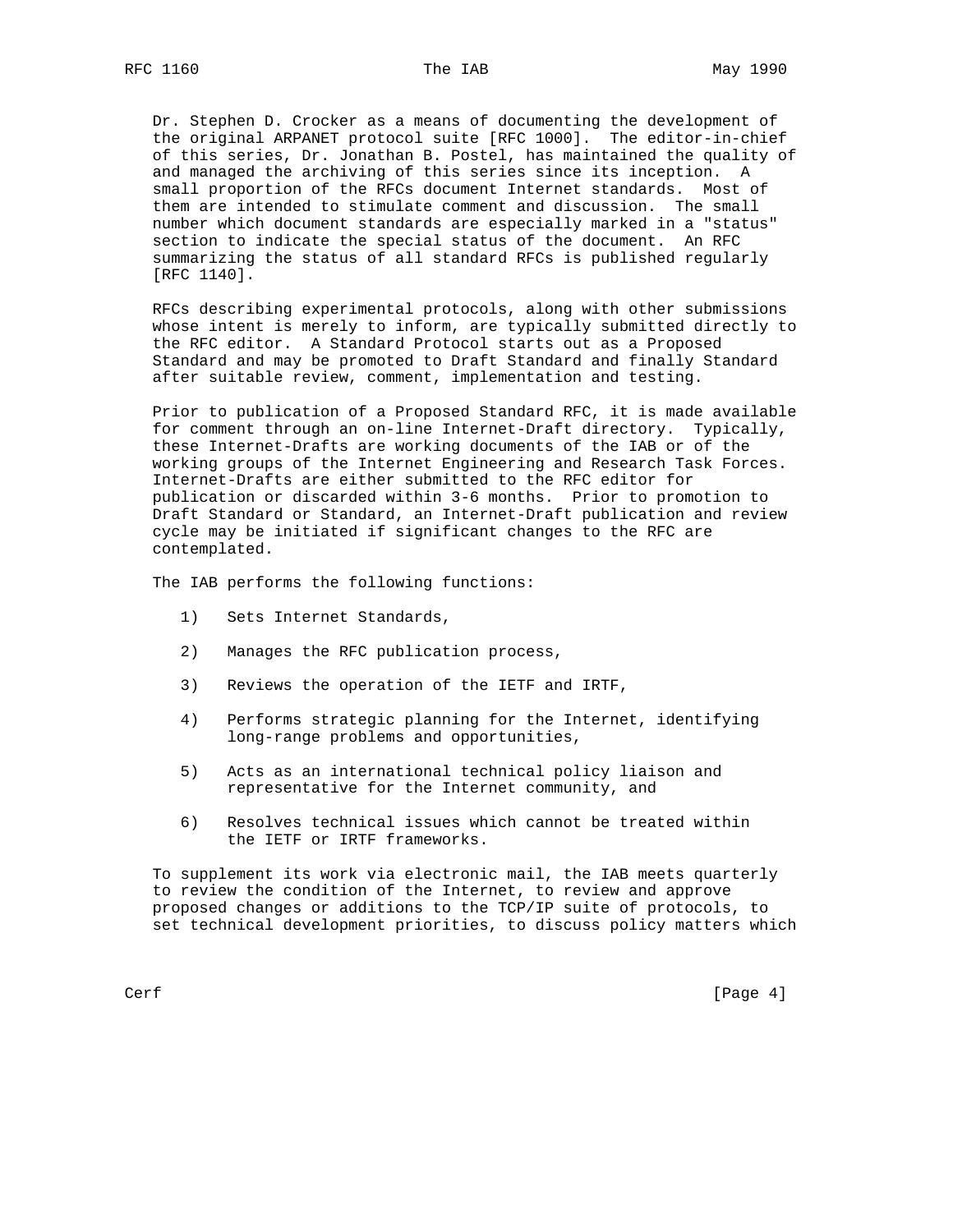may need the attention of the Internet sponsors, and to agree on the addition or retirement of IAB members and on the addition or retirement of task forces reporting to the IAB. Typically, two of the quarterly meetings are by means of video teleconferencing (provided, when possible, through the experimental Internet packet video-conferencing system). The minutes of the IAB meetings are published in the Internet Monthly on-line report.

The IAB membership is currently as follows:

| Vinton Cerf/CNRI           | Chairman           |
|----------------------------|--------------------|
| Robert Braden/USC-ISI      | Executive Director |
| David Clark/MIT-LCS        | IRTF Chairman      |
| Phillip Gross/CNRI         | IETF Chairman      |
| Jonathan Postel/USC-ISI    | RFC Editor         |
| Hans-Werner Braun/Merit    | Member             |
| Lyman Chapin/DG            | Member             |
| Stephen Kent/BBN           | Member             |
| Anthony Lauck/Digital      | Member             |
| Barry Leiner/RIACS         | Member             |
| Daniel Lynch/Interop, Inc. | Member             |

3. The Internet Engineering Task Force

 The Internet has grown to encompass a large number of widely geographically dispersed networks in academic and research communities. It now provides an infrastructure for a broad community with various interests. Moreover, the family of Internet protocols and system components has moved from experimental to commercial development. To help coordinate the operation, management and evolution of the Internet, the IAB established the Internet Engineering Task Force (IETF). The IETF is chaired by Mr. Phillip Gross and managed by its Internet Engineering Steering Group (IESG). The IAB has delegated to the IESG the general responsibility for making the Internet work and for the resolution of all short- and mid-range protocol and architectural issues required to make the Internet function effectively.

The charter of the IETF includes:

- 1) Responsibility for specifying the short and mid-term Internet protocols and architecture and recommending standards for IAB approval.
- 2) Provision of a forum for the exchange of information within the Internet community.
- 3) Identification of pressing and relevant short- to mid-range

Cerf [Page 5]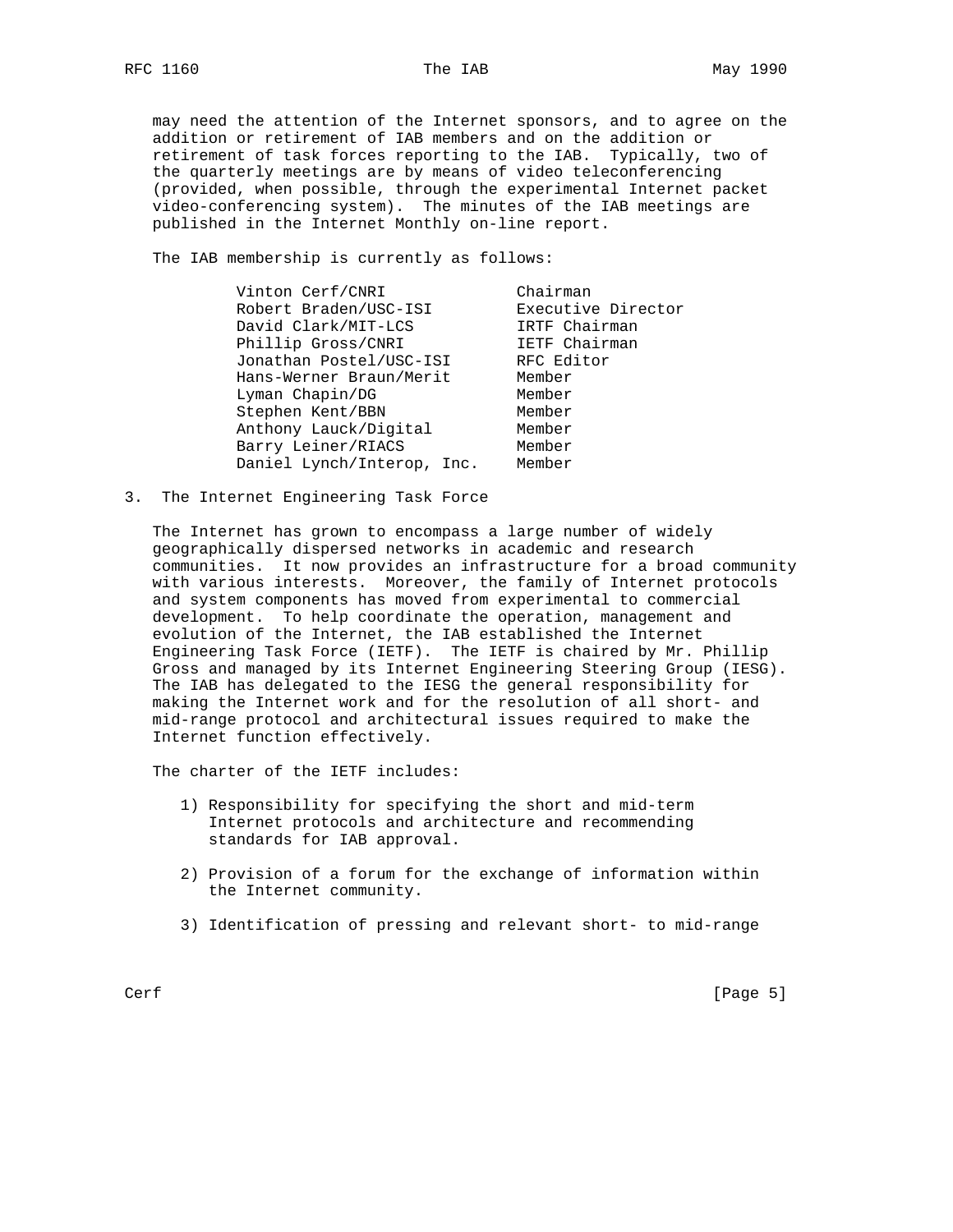operational and technical problem areas and convening of Working Groups to explore solutions.

 The Internet Engineering Task Force is a large open community of network designers, operators, vendors, and researchers concerned with the Internet and the Internet protocol suite. It is organized around a set of eight technical areas, each managed by a technical area director. In addition to the IETF Chairman, the area directors make up the IESG membership. Each area director has primary responsibility for one area of Internet engineering activity, and hence for a subset of the IETF Working Groups. The area directors have jobs of critical importance and difficulty and are selected not only for their technical expertise but also for their managerial skills and judgment. At present, the eight technical areas and chairs are:

| 1) Applications           | - Russ Hobby/UC-Davis       |
|---------------------------|-----------------------------|
| 2) Host and User Services | - Craig Partridge/BBN       |
| 3) Internet Services      | - Noel Chiappa/Consultant   |
| 4) Routing                | - Robert Hinden/BBN         |
| 5) Network Management     | - David Crocker/DEC         |
| 6) OSI Integration        | - Ross Callon/DEC and       |
|                           | Robert Hagens/UWisc.        |
| 7) Operations             | - Phill Gross/CNRI (Acting) |
| 8) Security               | - Steve Crocker/TIS         |
|                           |                             |

 The work of the IETF is performed by subcommittees known as Working Groups. There are currently more than 40 of these. Working Groups tend to have a narrow focus and a lifetime bounded by completion of a specific task, although there are exceptions. The IETF is a major source of proposed protocol standards, for final approval by the IAB. The IETF meets quarterly and extensive minutes of the plenary proceedings as well as reports from each of the working groups are issued by the IAB Secretariat at the Corporation for National Research Initiatives.

4. The Internet Research Task Force

 To promote research in networking and the development of new technology, the IAB established the Internet Research Task Force (IRTF).

 In the area of network protocols, the distinction between research and engineering is not always clear, so there will sometimes be overlap between activities of the IETF and the IRTF. There is, in fact, considerable overlap in membership between the two groups. This overlap is regarded as vital for cross-fertilization and technology transfer. In general, the distinction between research

Cerf [Page 6]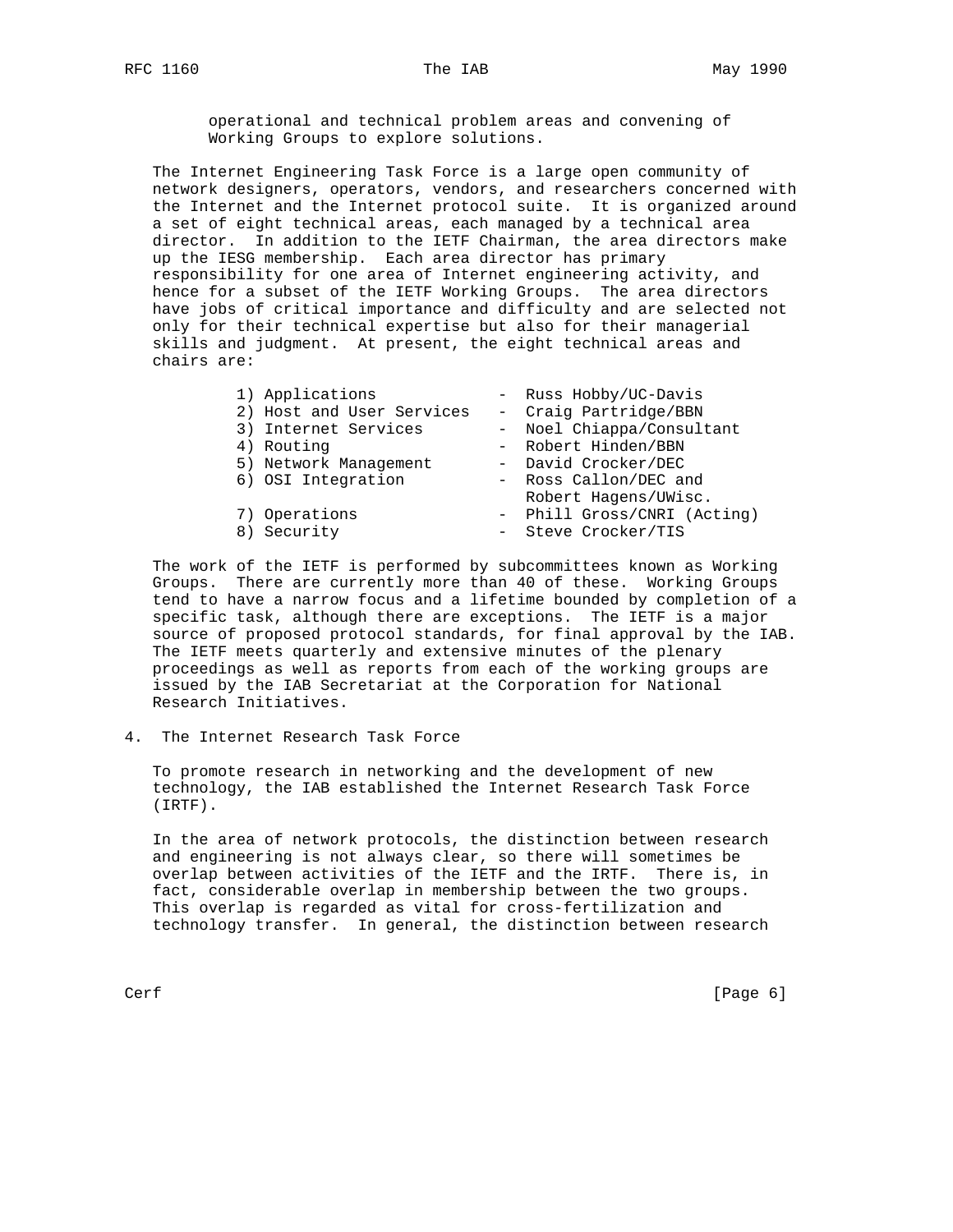and engineering is one of viewpoint and sometimes (but not always) time-frame. The IRTF is generally more concerned with understanding than with products or standard protocols, although specific experimental protocols may have to be developed, implemented and tested in order to gain understanding.

 The IRTF is a community of network researchers, generally with an Internet focus. The work of the IRTF is governed by its Internet Research Steering Group (IRSG). The chairman of the IRTF and IRSG is David Clark. The IRTF is organized into a number of Research Groups (RGs) whose chairs of these are appointed by the chairman of the IRSG. The RG chairs and others selected by the IRSG chairman serve on the IRSG. These groups typically have 10 to 20 members, and each covers a broad area of research, pursuing specific topics, determined at least in part by the interests of the members and by recommendations of the IAB.

The current members of the IRSG are as follows:

| David Clark/MIT LCS    | $\equiv$                        | Chairman                   |
|------------------------|---------------------------------|----------------------------|
| Robert Braden/USC-ISI  | $\sim$ 10 $\pm$                 | End-to-End Services        |
| Douglas Comer/PURDUE   | $\frac{1}{2}$ and $\frac{1}{2}$ | Member-at-Large            |
| Deborah Estrin/USC     |                                 | - Autonomous Networks      |
| Stephen Kent/BBN       |                                 | - Privacy and Security     |
| Keith Lantz/Consultant |                                 | - Collaboration Technology |
| David Mills/UDEL       | $\overline{\phantom{0}}$        | Member-at-Large            |
|                        |                                 |                            |

5. The Near-term Agenda of the IAB

 There are seven principal foci of IAB attention for the period 1989 - 1990:

- 1) Operational Stability
- 2) User Services
- 3) OSI Coexistence
- 4) Testbed Facilities
- 5) Security
- 6) Getting Big
- 7) Getting Fast

 Operational stability of the Internet is a critical concern for all of its users. Better tools are needed for gathering operational data, to assist in fault isolation at all levels and to analyze the performance of the system. Opportunities abound for increased cooperation among the operators of the various Internet components [RFC 1109]. Specific, known problems should be dealt with, such as implementation deficiencies in some versions of the BIND domain name service resolver software. To the extent that the existing Exterior

Cerf [Page 7]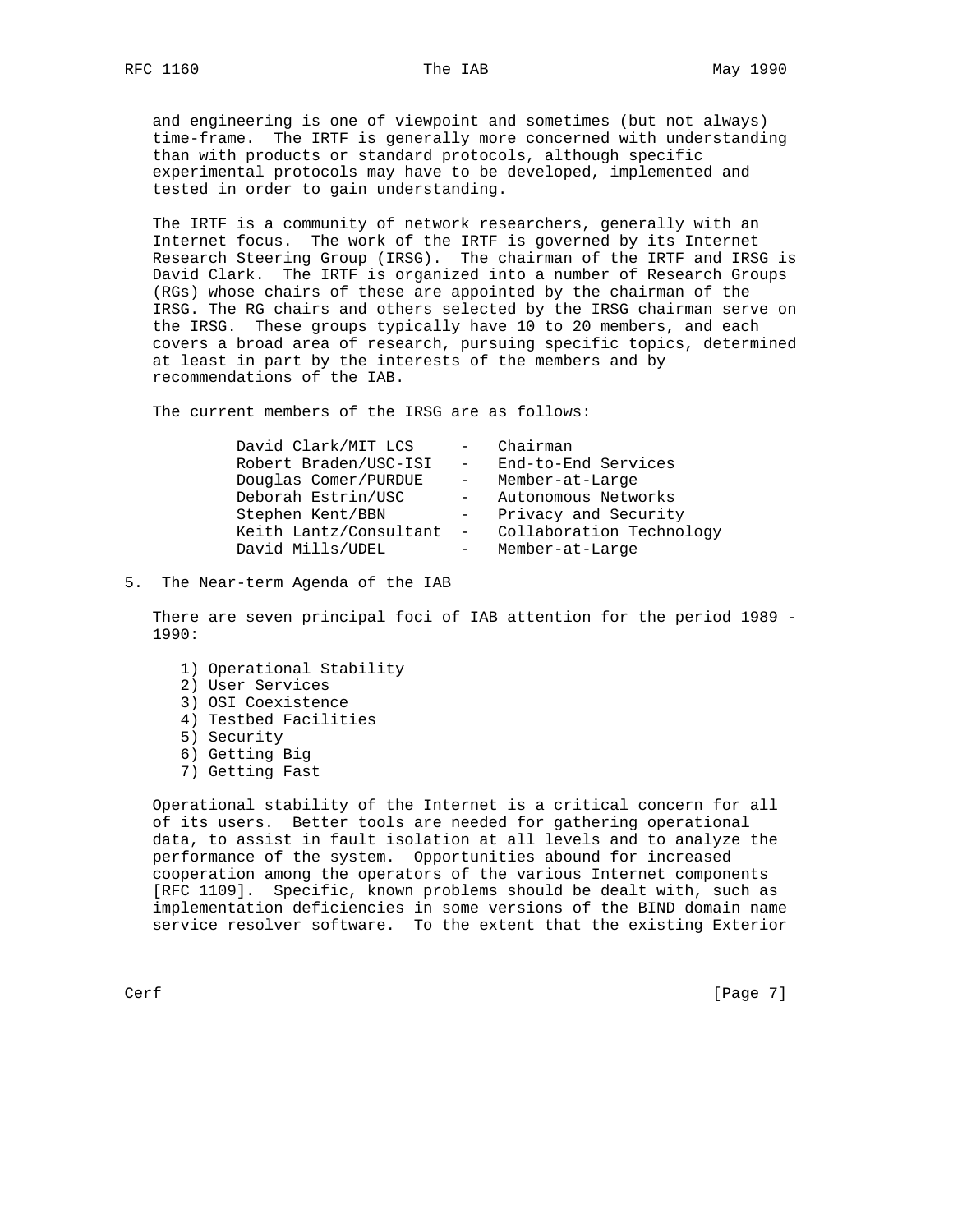Gateway Protocol (EGP) is only able to support limited topologies, constraints on topological linkages and allowed transit paths should be enforced until a more general Inter-Autonomous System routing protocol can be specified. Flexiblity for Internet implementation would be enhanced by the adoption of a common internal gateway routing protocol by all vendors of internet routers. A major effort is recommended to achieve conformance to the Host Requirements RFCs which were published in the fourth quarter of calendar 1989.

 Among the most needed user services, the White Pages (electronic mailbox directory service) seems the most pressing. Efforts should be focused on widespread deployment of these capabilities in the Internet by mid-1990. The IAB recommends that existing white pages facilities and newer ones, such as X.500, be populated with up-to date user information and made accessible to Internet users and users of other systems (e.g., commercial email carriers) linked to the Internet. Connectivity with commercial electronic mail carriers should be vigorously pursued, as well as links to other network research communities in Europe and the rest of the world.

 Development and deployment of privacy-enhanced electronic mail software should be accelerated in 1990 after release of public domain software implementing the private electronic mail standards [RFC 1113, RFC 1114 and RFC 1115]. Finally, support for new or enhanced applications such as computer-based conferencing, multi-media messaging and collaboration support systems should be developed.

 The National Network Testbed (NNT) resources planned by the FRICC should be applied to support conferencing and collaboration protocol development and application experiments and to support multi-vendor router interoperability testing (e.g., interior and exterior routing, network management, multi-protocol routing and forwarding).

 With respect to growth in the Internet, architectural attention should be focused on scaling the system to hundreds of millions of users and hundreds of thousands of networks. The naming, addressing, routing and navigation problems occasioned by such growth should be analyzed. Similarly, research should be carried out on analyzing the limits to the existing Internet architecture, including the ability of the present protocol suite to cope with speeds in the gigabit range and latencies varying from microseconds to seconds in duration.

 The Internet should be positioned to support the use of OSI protocols by the end of 1990 or sooner, if possible. Provision for multi protocol routing and forwarding among diverse vendor routes is one important goal. Introduction of X.400 electronic mail services and interoperation with RFC 822/SMTP [RFC 822, RFC 821, RFC 987, RFC 1026, and RFC 1148] should be targeted for 1990 as well. These

Cerf [Page 8]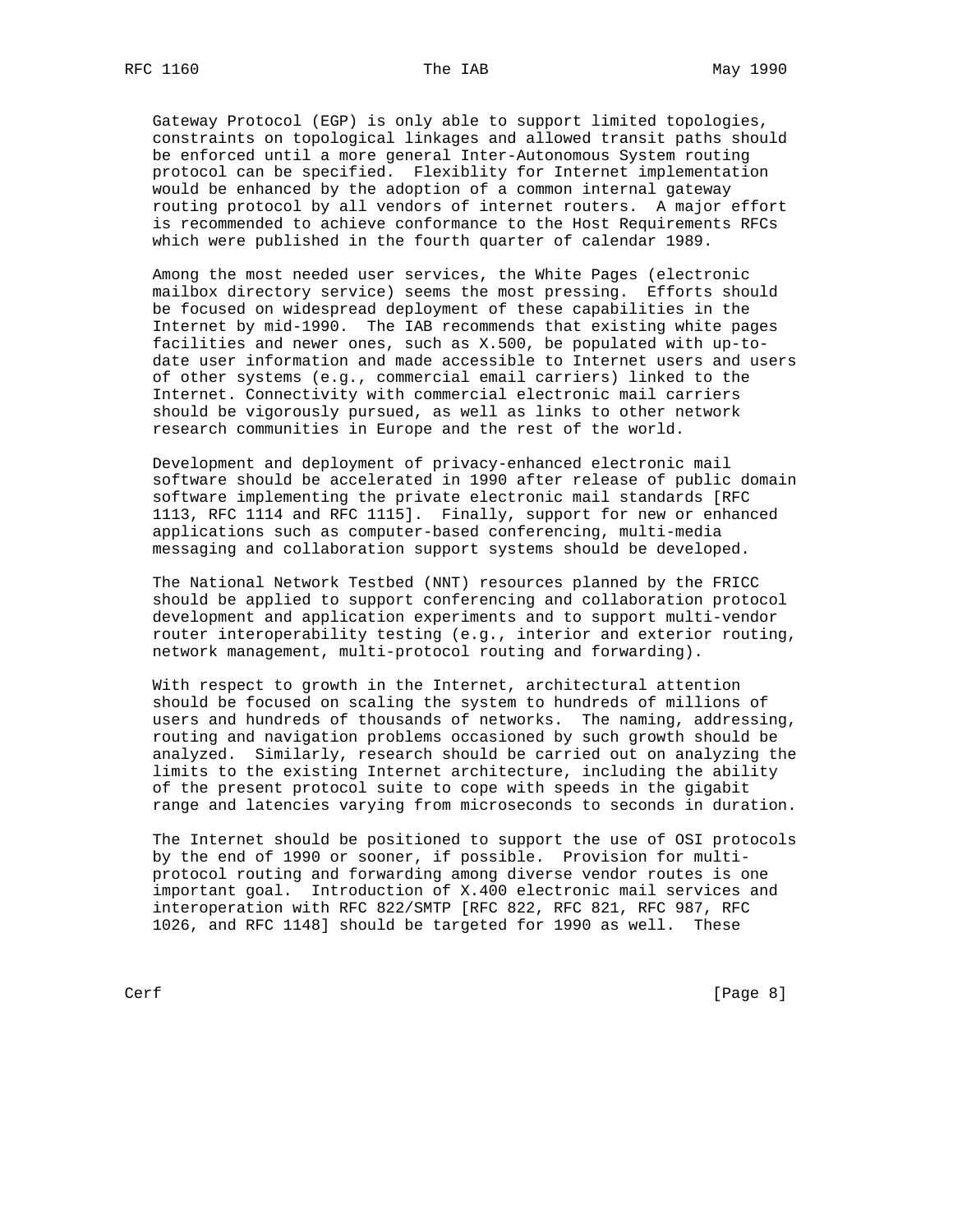efforts will need to work in conjunction with the White Pages services mentioned above. The IETF, in particular, should establish liaison with various OSI working groups (e.g., at NIST, RARE, Network Management Forum) to coordinate planning for OSI introduction into the Internet and to facilitate registration of information pertinent to the Internet with the various authorities responsible for OSI standards in the United States.

 Finally, with respect to security, a concerted effort should be made to develop guidance and documentation for Internet host managers concerning configuration management, known security problems (and their solutions) and software and technologies available to provide enhanced security and privacy to the users of the Internet.

### REFERENCES

 [BARAN 64] Baran, P., et al, "On Distributed Communications", Volumes I-XI, RAND Corporation Research Documents, August 1964.

 [CERF 74] Cerf V., and R. Kahn, "A Protocol for Packet Network Interconnection", IEEE Trans. on Communications, Vol. COM-22, No. 5, pp. 637-648, May 1974.

 [CERF 82] Cerf V., and E. Cain, "The DoD Internet Protocol Architecture", Proceedings of the SHAPE Technology Center Symposium on Interoperability of Automated Data Systems, November 1982. Also in Computer Networks and ISDN, Vol. 17, No. 5, October 1983.

> [CLARK 86] Clark, D., "The Design Philosophy of the DARPA Internet protocols", Proceedings of the SIGCOMM '88 Symposium, Computer Communications Review, Vol. 18, No. 4, pp. 106-114, August 1988.

 [HEART 70] Heart, F., Kahn, R., Ornstein, S., Crowther, W., and D. Walden, "The Interface Message Processor for the ARPA Computer Network", AFIPS Conf. Proc. 36, pp. 551-567, June 1970.

 [IEEE 78] Kahn, R. (Guest Editor), Uncapher, K. and H. Van Trees (Associate Guest Editors), Proceedings of the IEEE, Special Issue on Packet Communication Networks, Volume 66, No. 11, pp. 1303-1576, November 1978.

 [IEEE 87] Leiner, B. (Guest Editor), Nielson, D., and F. Tobagi (Associate Guest Editors), Proceedings of the IEEE, Special Issue on Packet Radio Networks, Volume 75, No. 1, pp. 1-272, January 1987.

Cerf [Page 9]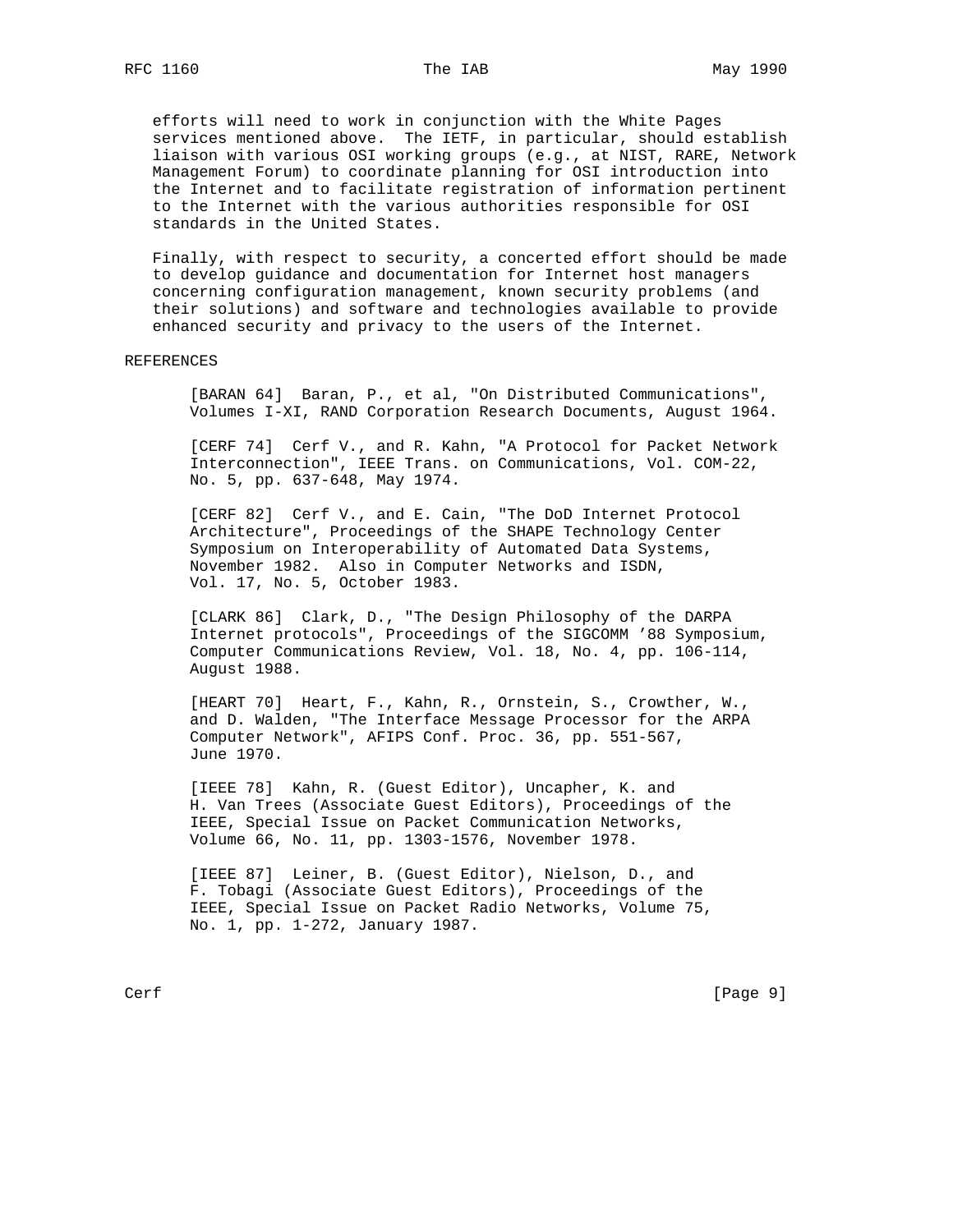[LEINER 85] Leiner, B., Cole, R., Postel, J., and D. Mills, "The DARPA Protocol Suite", IEEE INFOCOM 85, Washington, D.C., March 1985. Also in IEEE Communications Magazine, March 1985.

 [METCALFE 76] Metcalfe, R., and D. Boggs, "Ethernet: Distributed Packet for Local Computer Networks", Communications of the ACM, Vol. 19, No. 7, pp. 395-404, July 1976.

 [POSTEL 85] Postel, J., "Internetwork Applications Using the DARPA Protocol Suite", IEEE INFOCOM 85, Washington, D.C., March 1985.

 [RFC 821] Postel, J., "Simple Mail Transfer Protocol", RFC 821, USC/Information Sciences Institute, August 1982.

 [RFC 822] Crocker, D., "Standard for the Format of ARPA Internet Text Messages", RFC 822, University of Delaware, August 1982.

 [RFC 987] Kille, S., "Mapping between X.400 and RFC 822", University College London, June 1986.

 [RFC 1000] Reynolds, J., and J. Postel, "The Request for Comments Reference Guide", RFC 1000, USC/Information Sciences Institute, August 1987.

 [RFC 1026] Kille, S., "Addendum to RFC 987: (Mapping between X.400 and RFC 822)", RFC 1026, University College London, September 1987.

 [RFC 1109] Cerf, V., "Report of the Second Ad Hoc Network Management Review Group", RFC 1109, NRI, August 1989.

 [RFC 1113] Linn, J., "Privacy Enhancement for Internet Electronic Mail: Part I -- Message Encipherment and Authentication Procedures", RFC 1113, IAB Privacy Task Force, August 1989.

 [RFC 1114] Kent, S., and J. Linn, "Privacy Enhancement for Internet Electronic Mail: Part II -- Certificate-based Key Management", RFC 1114, IAB Privacy Task Force, August 1989.

 [RFC 1115] Linn, J., "Privacy Enhancement for Internet Electronic Mail: Part III -- Algorithms, Modes and Identifiers", RFC 1115, IAB Privacy Task Force, August 1989.

 [RFC 1140] Postel, J., Editor, "IAB Official Protocol Standards", RFC 1140, Internet Activities Board, May 1990.

Cerf [Page 10]